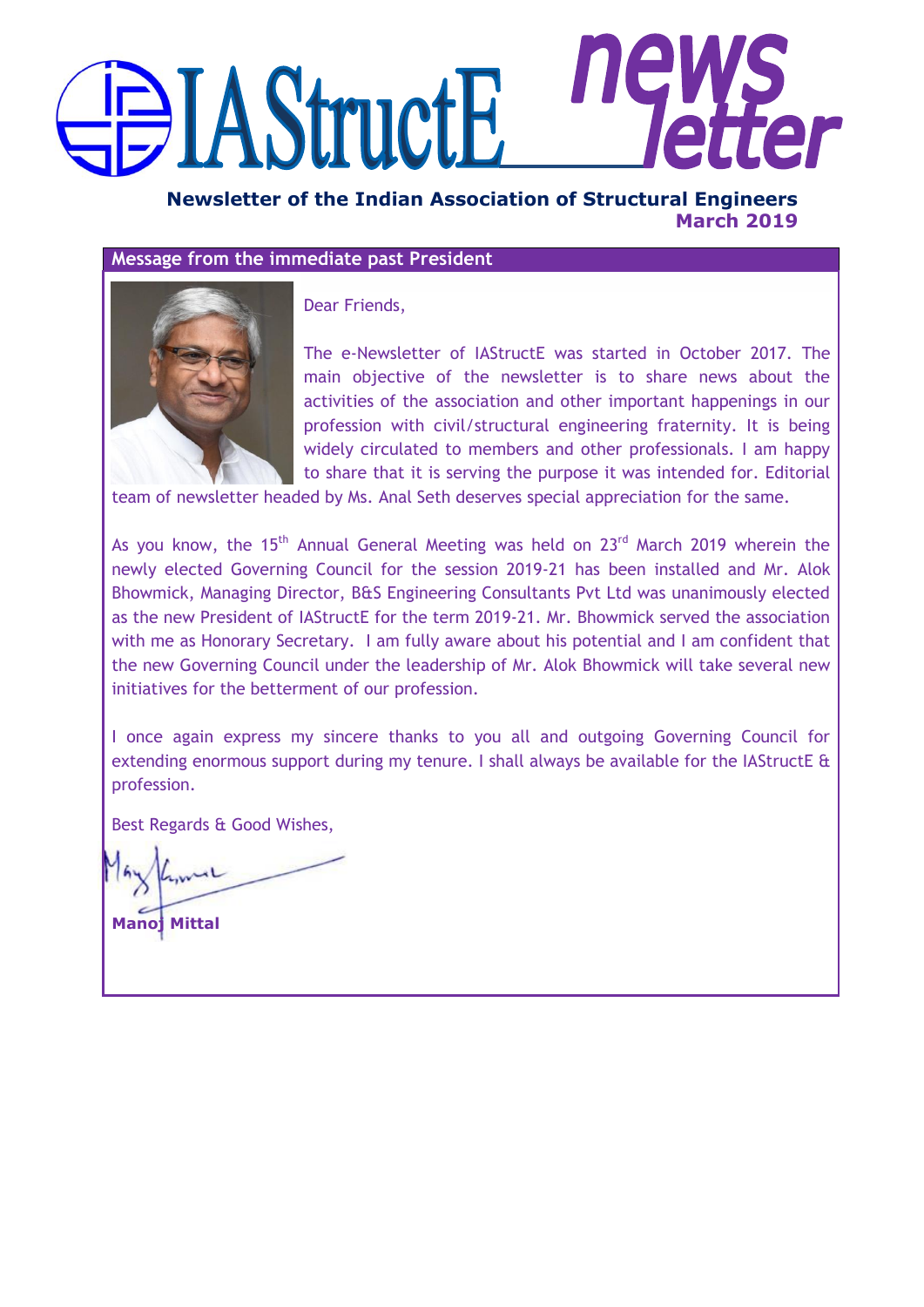#### **Message from the President**



It is my immense pleasure and proud privilege to accept the role of President of this esteemed Association. I am extremely thankful to the newly formed Governing Council members for the trust and faith they bestowed in me as the incoming President. I take the role of the President, with a strong commitment to work for the betterment of our fraternity.

With all the opportunities and challenges that come with my acceptance to serve our fraternity, I am of the belief that this journey will not be a smooth one if I am to walk it alone. However, I thank our founder members in general and Mr Mahendra Raj in particular for drafting the constitution of this

association in such a manner that recognizes the importance and leadership of the Vice Presidents, Secretary, Treasurer, and various committee chairpersons. It is through collective participation and through this synergism that we are going to make sure that we achieve our goals.

Let me take this opportunity to acknowledge the achievements and initiatives that were undertaken by the immediate past President Mr Manoj Mittal and his team. They have raised the bar for the association and made our job a little easier by showing us our path. I am certain though, that with this team that we have in the Governing Council and with the support from our esteemed members, we will be able to reach greater heights and increase our outreach.

Structural Engineering is a wonderful profession which is a fine balance between art and engineering. Art without engineering is dreaming and engineering without art is mere calculations. In order to exploit the profession fully, which demands high degree of creativity, imaginative and innovative ideas, the structural engineers have to work hard and match their skills with their counterparts in the developed countries. This is a huge challenge and IAStructE is committed to work for the capacity building of structural engineers in the country.

Best Regards

ANTTAS

**AlokBhowmick** 

**Newsletter Editorial Team IAStructE Secretariat** Chief Editor: Er. Anal Sheth Editorial team members: Er. Manoj Mittal Er. Alok Bhowmick Er. Bhavin Shah Er. Maulesh Shah

Indian Association of Structural Engineers K-69A , Basement, Kalkaji, New Delhi 110019 Tel: (011) 45794829 ; Email:iastructe@gmail.com Website: [www.iastructe.co.in](http://www.iastructe.co.in/) Face book: [https://www.facebook.com/](https://www.facebook.com/%20%0dIAStructE-1702347580065625/)  [IAStructE-1702347580065625/](https://www.facebook.com/%20%0dIAStructE-1702347580065625/)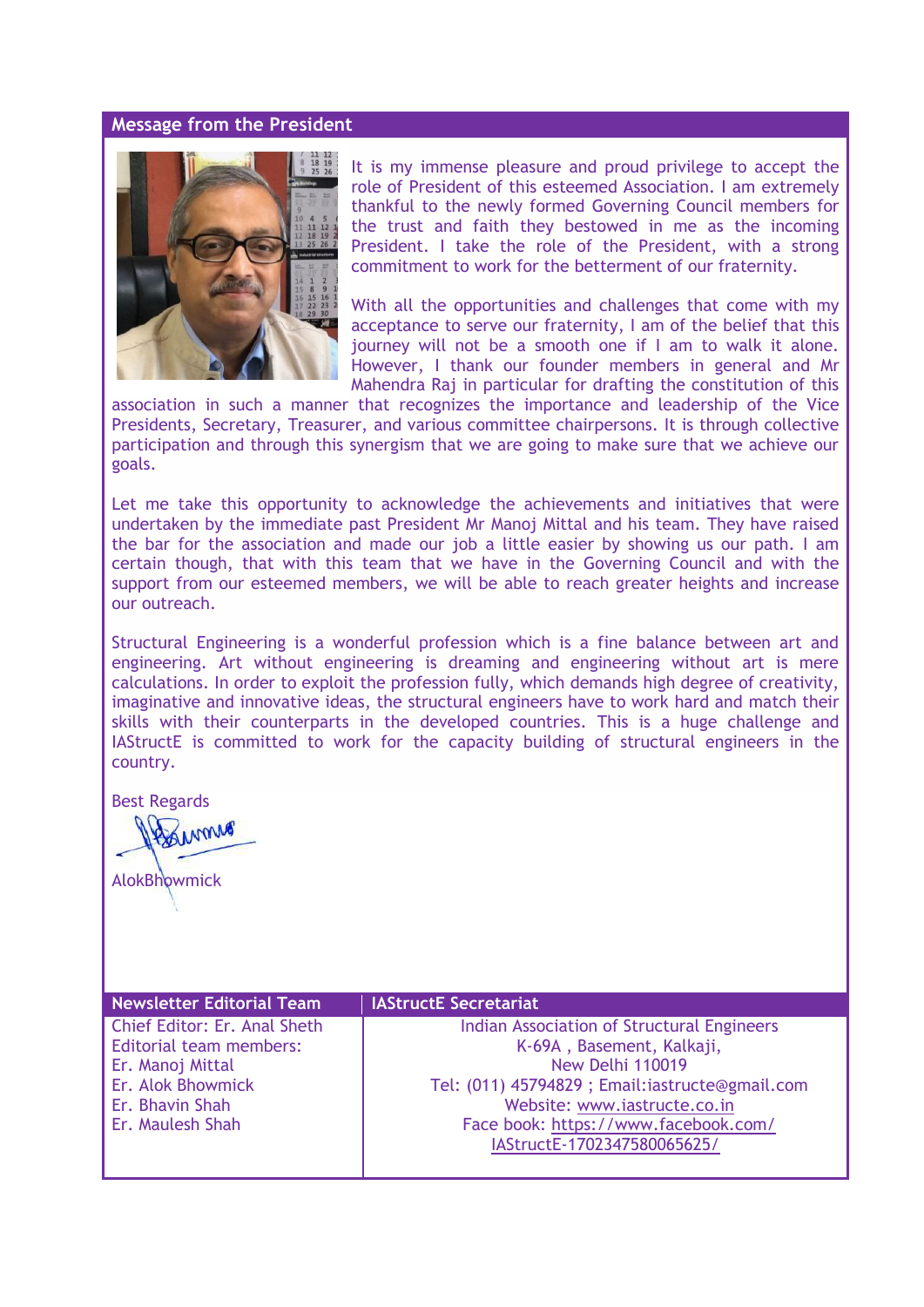- **Meetings: Agendas and Decisions**
- **Member Achievements**
- **Technical lectures**
- Forthcoming events
- **Refresher Courses**
- **IAStructE Journal: Call for articles**
- **Featured Article**
- **About IAStructE**
- $\frac{1}{\sqrt{1}}$  Membership Information

#### **Newsletter Contents Call for advertisement in Newsletter**

The association invites sponsored advertisement for the IAStructE newsletter.

Annual advertisement (12 issues) of 1 page may be incorporated for INR 50,000.



**Extraordinary General Meeting of IAStructE**



**15th Annual General Meeting of IAStructE**





**Social Event following AGM Member Achievement: Prof. Mahesh Tandon**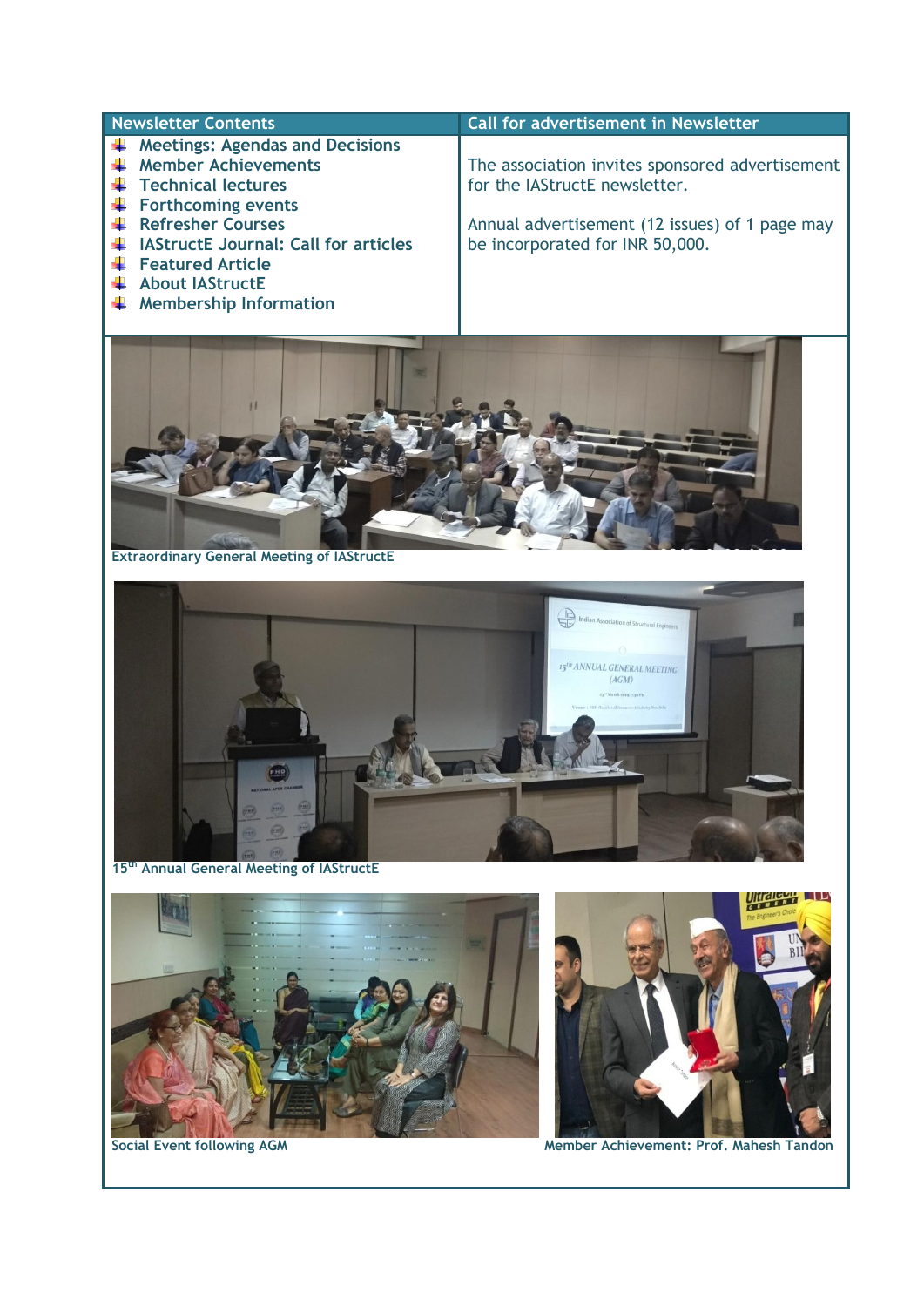

 **Social Event following AGM** 



**Technical Lecture by Mr. K. P. Abraham**



**Refresher Course Session in Progress**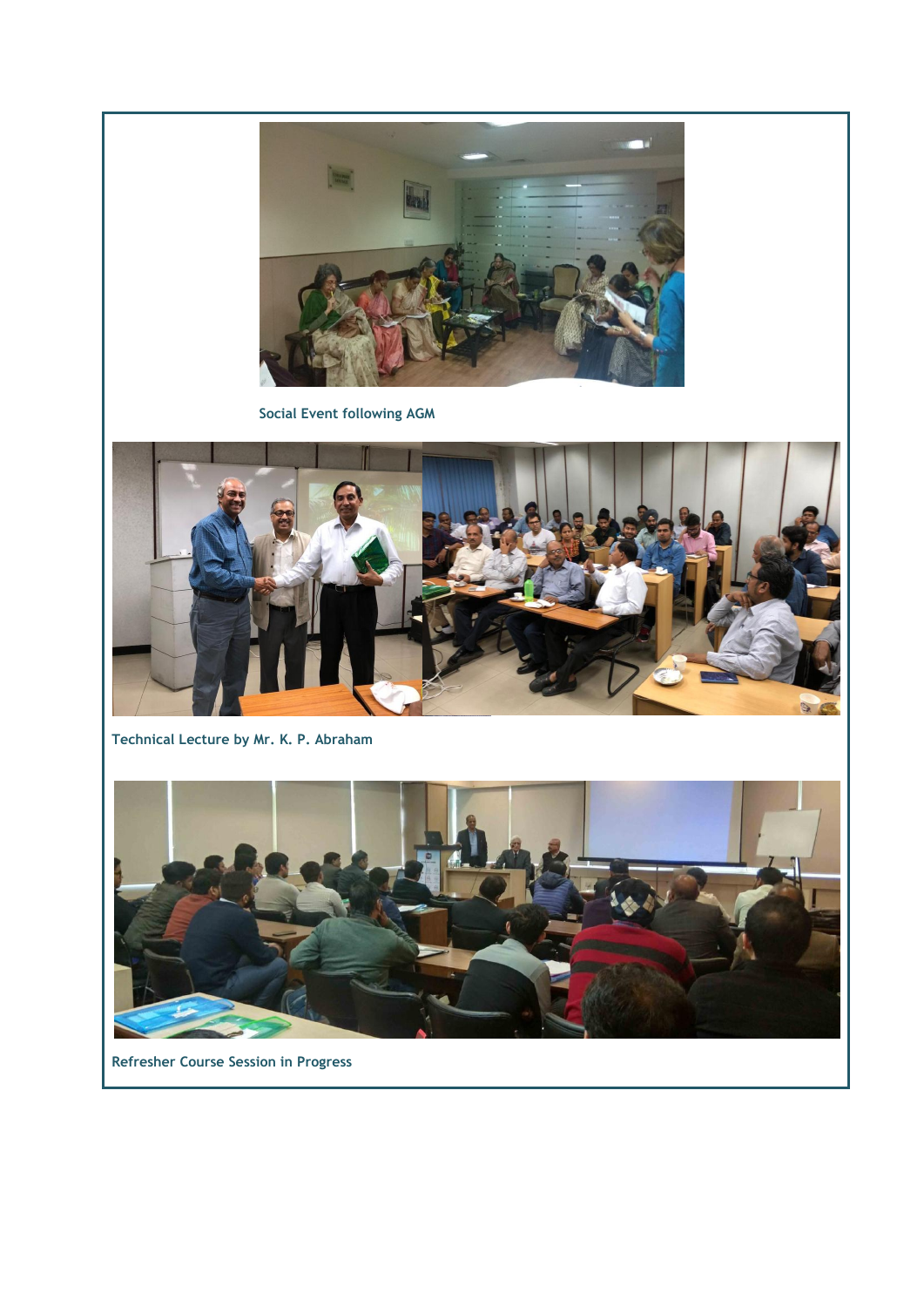| <b>Meetings: Agendas and Decisions</b>                                                                                                                                                                                                                                                                                                                                                                                                                                                                                                                                                                                                                                                       | <b>Member Achievements</b>                                                                                                                                                                                                                                                                                                                                                                                                                                                                                                                                                         |
|----------------------------------------------------------------------------------------------------------------------------------------------------------------------------------------------------------------------------------------------------------------------------------------------------------------------------------------------------------------------------------------------------------------------------------------------------------------------------------------------------------------------------------------------------------------------------------------------------------------------------------------------------------------------------------------------|------------------------------------------------------------------------------------------------------------------------------------------------------------------------------------------------------------------------------------------------------------------------------------------------------------------------------------------------------------------------------------------------------------------------------------------------------------------------------------------------------------------------------------------------------------------------------------|
| <b>Extraordinary General Meeting (EGM)</b><br>An Extraordinary General Meeting (EGM) of<br>the Association was held 23rd March 2019<br>at New Delhi. In which the amendment in<br>IAStructE Bye-laws pertaining to open the                                                                                                                                                                                                                                                                                                                                                                                                                                                                  | Prof. Mahesh Tandon, Past President and<br>GC member IAStructE honoured with<br><b>UKIERI (UK-India Education and Research</b><br><b>Initiative) and NIT Jalandhar Awards</b><br>Prof Mahesh Tandon was honoured with the                                                                                                                                                                                                                                                                                                                                                          |
| option of Life membership for Associate<br>Members who have minimum 5 years of<br>professional experience was adopted. 27<br>Corporate members attended the meeting.                                                                                                                                                                                                                                                                                                                                                                                                                                                                                                                         | for<br>award<br>his<br>Outstanding<br>above<br>Contributions in the area of Cement and<br>Concrete Science, Technology, Design and<br>Construction<br>at the UKIERI Concrete<br>Congress held during 5-8 Mar 2019.                                                                                                                                                                                                                                                                                                                                                                 |
| 15 <sup>th</sup> Annual General Meeting                                                                                                                                                                                                                                                                                                                                                                                                                                                                                                                                                                                                                                                      | Prof.Tandon graduated in 1962<br>from                                                                                                                                                                                                                                                                                                                                                                                                                                                                                                                                              |
| The 15 <sup>th</sup> Annual General Meeting of Indian<br>Association of Structural Engineers was held<br>on Saturday, 23 <sup>rd</sup> March 2019 at New Delhi,<br>in which the Annual Report for the FY 2017-<br>18 was approved; Audited Account for the<br>year ended 31 <sup>st</sup> March 2018 were passed and<br>the same auditors were appointed for the<br>ensuing year 2018-19. During the 15 <sup>th</sup> Annual<br>General Meeting held Mr Alok Bhowmick,<br>Director, B&S Engineering<br>Managing<br>Consultants Pvt Ltd was<br>unanimously<br>the<br>new President<br>οf<br>elected<br>as<br>IAStructEand the new elected Governing<br>Council members were installed for the | University of Roorkee (now IIT-Roorkee) in<br>the field of Civil Engineering. During his<br>illustrious career spanning 53 years, Mr.<br>Tandon has made significant contributions<br>in the development of a culture for<br>innovation in structural engineering both<br>within and outside his organization by<br>sharing his expertise and experience. Since<br>1986, he is the Managing Director of Tandon<br>Consultants Pvt. Ltd. He was appointed<br><b>INAE Distinguished Visiting Professor for IITs</b><br>at Kanpur, Roorkee, Gandhinagar during<br>2005-2015 by AICTE. |
| term 2019-21.                                                                                                                                                                                                                                                                                                                                                                                                                                                                                                                                                                                                                                                                                | Prof. Tandon is an international expert in<br>the field of Structural Engineering. Many of                                                                                                                                                                                                                                                                                                                                                                                                                                                                                         |
| The spouses of the Members were also<br>invited to join the cocktail dinner just after<br>followed by the AGM. Where<br>some<br>entertaining activities were organized for<br>the spouses during the meeting time.                                                                                                                                                                                                                                                                                                                                                                                                                                                                           | the structures designed by him and his firm<br>Tandon Consultants Pvt. Ltd. have been<br>acclaimed and have<br>widely<br>received<br>recognition<br>internationally.<br>He<br>has<br>spearheaded the development of new codes<br>of practice and path-breaking bridge<br>technologies suited to Indian conditions.                                                                                                                                                                                                                                                                 |
| <b>Technical Lectures</b>                                                                                                                                                                                                                                                                                                                                                                                                                                                                                                                                                                                                                                                                    | <b>Forthcoming Event</b>                                                                                                                                                                                                                                                                                                                                                                                                                                                                                                                                                           |
| Technical Lecture by Mr. K. P. Abraham,<br>Former Chief Engineer, CPWD and Vice<br>President (North), Indian Concrete Institute<br>on the topic "Innovative Pre casting<br><b>Technologies</b><br><b>Transportation</b><br>in<br>Structures" was organized on 28th March<br>2019 at New Delhi.                                                                                                                                                                                                                                                                                                                                                                                               | The details of the Refresher Course on<br>"Building Sustainable Structures: Green<br>Concepts" starting in May 2019 at Bennett<br>University, Greater Noida<br>shall<br>be<br>announced soon.                                                                                                                                                                                                                                                                                                                                                                                      |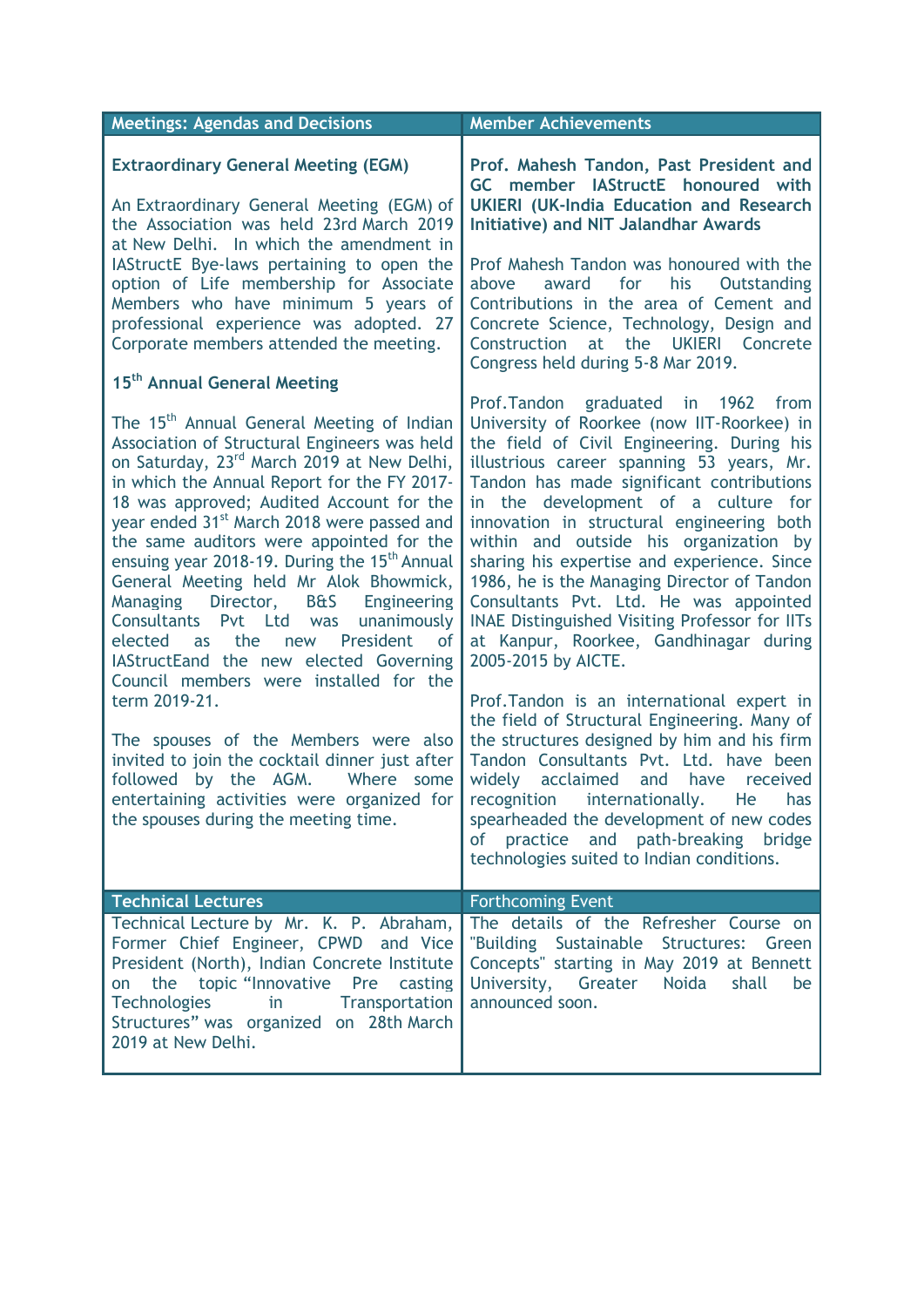**Bridge-O-Phobia in Today's Bengal**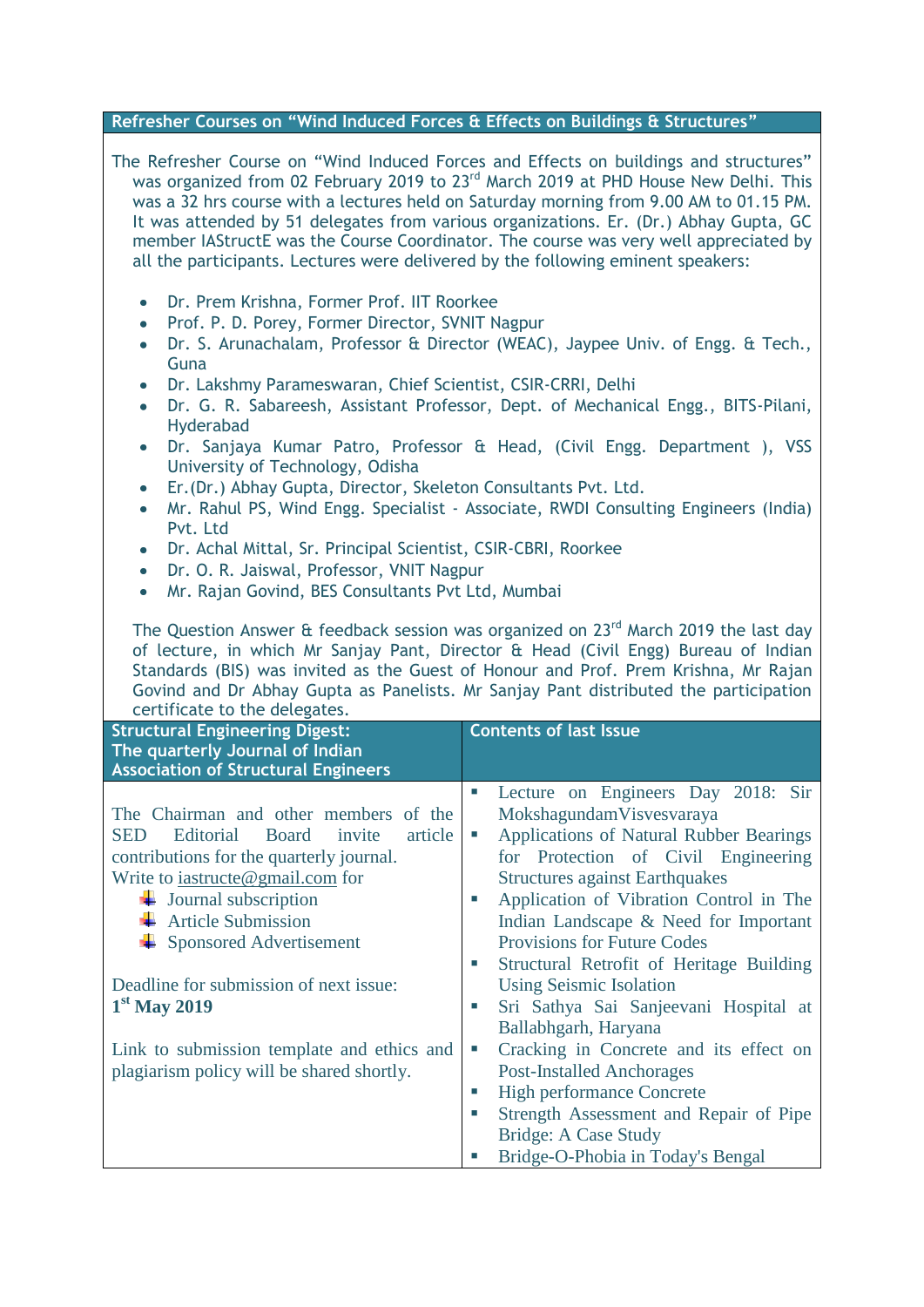## **Featured Article : The lowest bid that drives buck-passing by Mr. Shirish B. Patel**

*(published in Mumbai Mirror, March 18, 2019)*



Would you select your doctor or dentist based on who quotes the lowest fee? If not, why not? It is important to think about this, and understand exactly why not, if you want to understand why the footbridge at CSMT collapsed on Thursday

In former times, owners engaged builders to build temples and cathedrals and all kinds of lesser buildings. The builder understood both design and construction. He took responsibility for the entirety of the project, the concept, the layout, the aesthetics, the structural stability, the embellishments, the bringing it in on budget, everything.

- In former times, owners engaged builders to build temples and cathedrals and all kinds of lesser buildings. The builder understood both design and construction. He took responsibility for the entirety of the project, the concept, the layout, the aesthetics, the structural stability, the embellishments, the bringing it in on budget, everything.
- Medical practice was similar. The doctor both prescribed, and with his assistant, mixed his own drugs. Now that drugs are far more complex, they are made by specialist pharmaceutical companies, subject to very long and strict trials and proof of effectiveness, plus clear statements of side effects. But the doctor"s total responsibility towards his client remains undiluted.
- With buildings and bridges, the change from former practices has been different. The mounting complexity arising from new materials and latest technology demanded specialization and led first to a split between design and construction.
- Construction now is a hugely complex activity, calling for rapid mobilization of large machinery and skilled manpower, and organizing the supply of significant quantities of different materials. And design too is increasingly complex, requiring more and more specialist training and experience.
- But one principle, ideally, should remain unchanged, and indeed does, in the most outstanding projects: a single point responsibility for the totality of the outcome. And that rests not with the owner, but with the designer of the project. It is the designer who should be concerned not only with the design but also with drawing up the specifications, ensuring that the structure is indeed buildable, preparing a construction scheme if necessary, making sure an incompetent contractor is not appointed, and finally ensuring that good supervision practices are in place and the structure is well built. Too often these days designers think their responsibility ends with the delivery of drawings. So, if a structure collapses, who is responsible? The designer of course.
- Will this kind of failure happen again? Yes, it will. Because there is a deeper source of the failure that remains unaddressed even if you punish the designer. This is with the process of how an incompetent designer was appointed in the first place.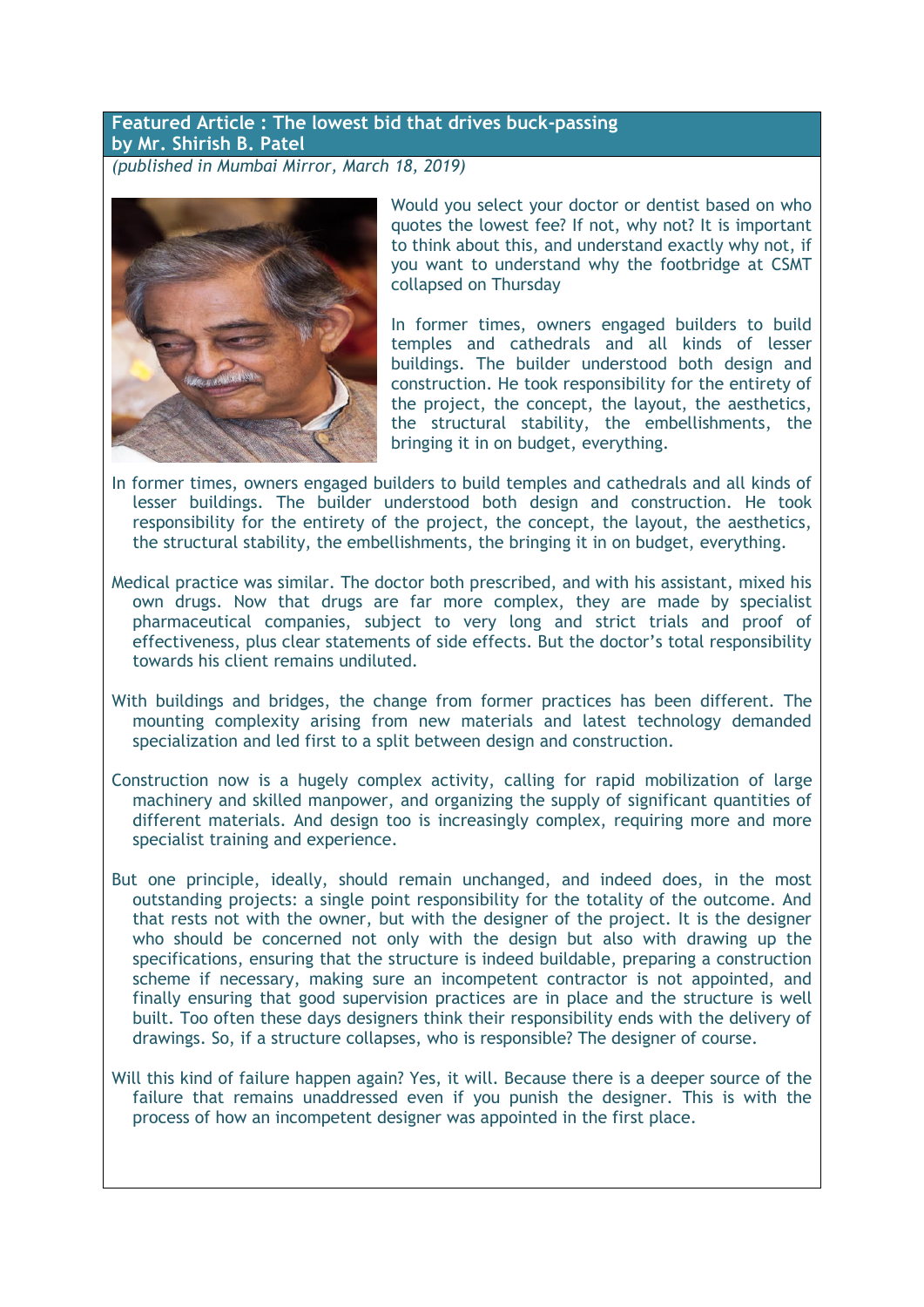- There are currently two ways in which designers are selected for public projects. One is to invite bids from designers and award the work to the lowest bidder. Technical evaluation is supposed to weight the bids, but in practice that weight is slight, and anyone who quotes half the fair price is sure to get the job.
- The result is that design professionals are competing not in regard to who can deliver the best quality, or the most economical design, but on who can quote the lowest fee. Over time the quality of design is sure to degrade, as designers pursue lowering costs and cutting corners rather than enhancing their skills. Salaries are cut, fewer of the brighter students enter the profession, and the downward spiraling cycle continues.
- The second way of a client selecting a designer is to abdicate responsibility entirely. This is done by recasting contracts as design-construct contracts, where the responsibility for design vests in the contractor. It is now the contractor who appoints the designer.
- In the earlier arrangement it was the job of the designer to act as the technical arm of the owner, and as such to protect the owner"s interests, both short-term and long-term regarding lowered maintenance costs. With the contractor appointing the designer, the focus is on maximizing profits. The designer now pursues the contractor's interests and protecting the owner"s interests becomes irrelevant.
- So, finally, I would say the ultimate responsibility for this collapse, and others that are sure to come, is with the financial audit procedure that encourages professionals to work for lower and lower fees, and never mind the quality of what they do.

*Shirish B. Patel is an urban planner and civil engineer.*

#### **About IAStructE**

The Indian Association of Structural Engineers (IAStructE) is the national apex body of structural engineers in India established with the objective to cater to the overall professional needs of structural engineers. The association has become the source of expertise and information concerning all issues that involve structural engineering and public safety within the built environment. It has no commercial aim or objective. IAStructE is purely a professional learned society with the prime objective of supporting and protecting the profession of structural engineering by upholding professional standards and acting as a mouthpiece for structural engineers. IAStructE endeavors to ensure that its members develop the necessary skill in structural engineering and work to the highest standards by maintaining a commitment to professional ethics and standards within structural engineering. IAStructE strives for continued technical excellence; advancing safety and innovation across the built environment. It also strives to make available to the Government, Public Sector and Private Sector - a credible source of well qualified and experienced Structural Engineers. A nationwide database of Structural Engineers has been compiled and is being constantly updated. IAStructE undertakes a broad range of technical activities which are aimed at information sharing and capacity building. The association provides opportunity for all the members to develop various skills in structural engineering and helps members to be at the forefront of structural engineering practice. Towards achievement of its aims and objectives, IAStructE is engaged in organizing the following: CPD Courses for Professionals at all levels Refresher Courses for Fresh Graduate Engineers, Student"s orientation program, Seminars/Workshops, Technical Lectures by Experts, Technical Discussions on Contentious Issues. IAStructE is currently operating from four regional centers. These regional centers located in the Eastern, Western, Northern and Southern parts of the country effectively cater to the professional needs of members residing/practicing all over the country.